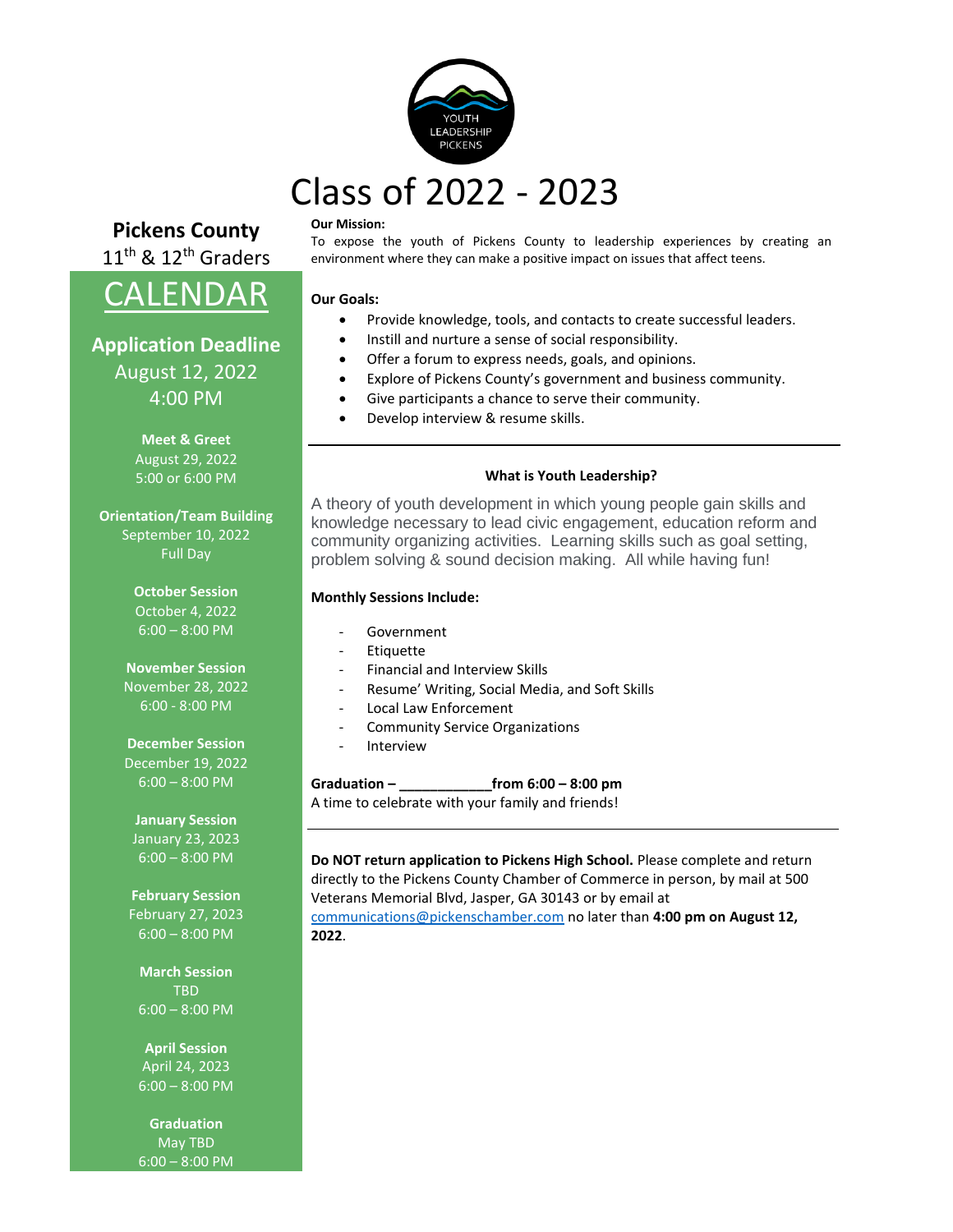# **REQUIREMENTS OF THE PROGRAM**

#### **If I am selected:**

**I commit to attend every one of the program sessions. I have compared my schedule with the Program Calendar dates attached.** One hundred percent (100%) attendance is expected of each student.

**I agree to attend one meeting of the Jasper City Council, the Pickens County School Board or the Pickens County Board of Commissioners.** This meeting must be attended by April 13, 2023. Each participant must obtain the signature of the Mayor, Superintendent or Commission Chair to testify their presence at the meeting.

**I agree to sell a minimum of 12 golf balls (1 sheet) for the Annual Snowball Golf Tournament by the November Session.** Proceeds from the golf tournament fund the Leadership and Youth Leadership Programs. Instructions on the golf balls sales and the requirements of each participant will be provided at the August Meet & Greet Session.

**I understand the Youth Leadership Pickens Class of 2022-2023 will participate in service projects.** The community service projects will be voted on and chosen by the class at the Orientation/Team Building Session in September.

**I agree I will wear my Youth Leadership t-shirt to each of the activities unless informed otherwise.** 

**I understand the primary method of communication will be via text and email.** I further understand that I will be expected to **respond in a timely manner** to all communication.

**There is a required Meet & Greet for students and their parents/guardians at the Pickens County Chamber of Commerce on August 29, 2022 at either 5:00 p.m. or 6:00 p.m. (circle selection). This is mandatory to participate in the 2022-2023 Youth Leadership Class.**

By signing below, I am stating that I have read and agree to the **REQUIREMENTS OF THE PROGRAM**.

Signature of Applicant Date of Applicant Date of Applicant Date of Applicant Date of Applicant Date of Applicant Date of Applicant Date of Applicant Date of Applicant Date of Applicant Date of Applicant Date of Applicant D

Signature of Parent/Guardian **Date** Date of Parent/Guardian Date Date of Parent Date of Parent Date of Parent Date of Parent Date of Parent Date of Parent Date of Parent Date of Parent Date of Parent Date of Parent Date of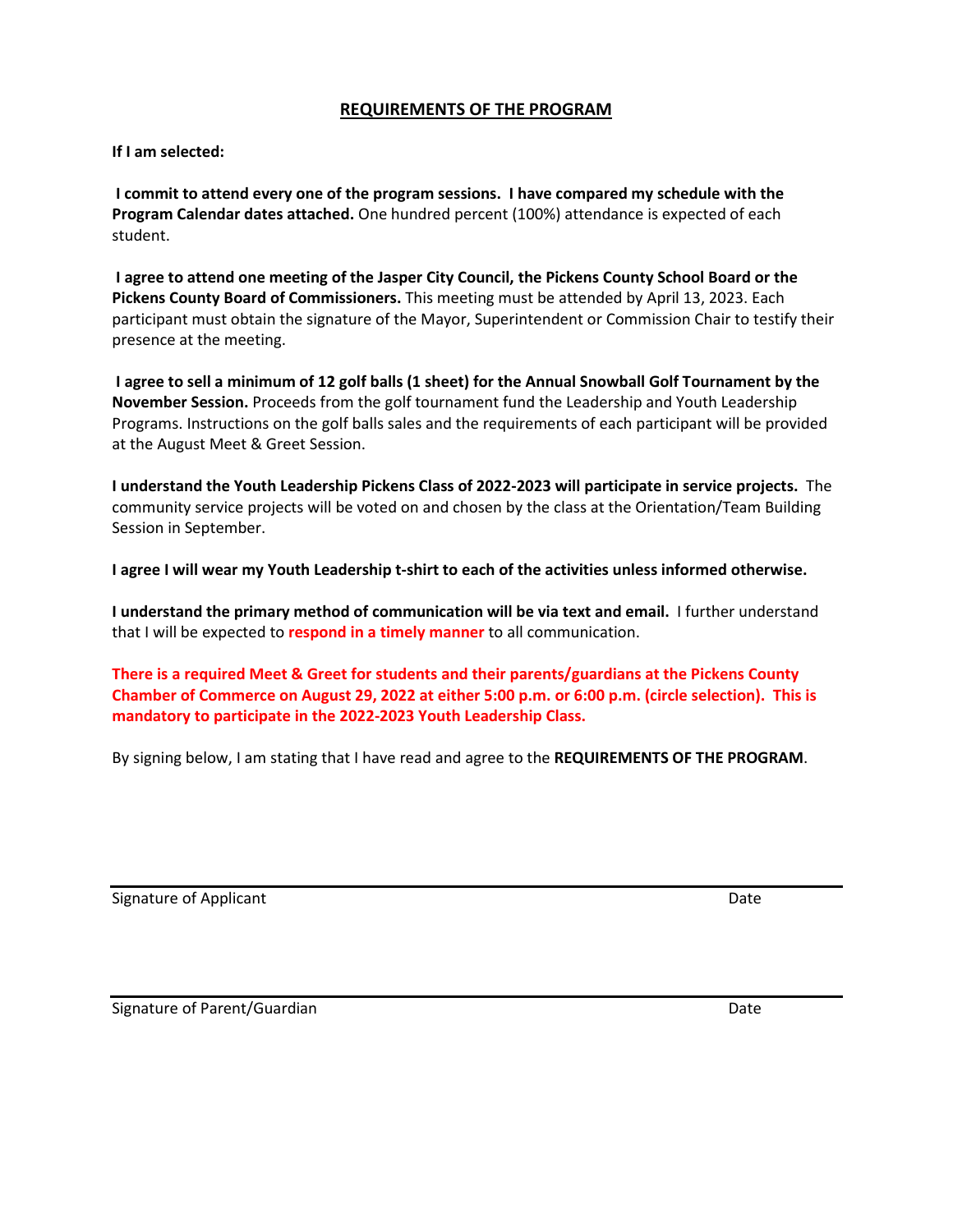# **STUDENT PERSONAL INFORMATION (Please print legibly)**

| T-shirt Size_______________________ |  |
|-------------------------------------|--|

# **GENERAL INFORMATION – attach extra sheet if necessary**

1. Using a few phrases or adjectives, describe yourself (personality, character, etc.)

2. Briefly describe two of the most significant problems facing Pickens County.

3. Give a possible solution to one of the problems you listed.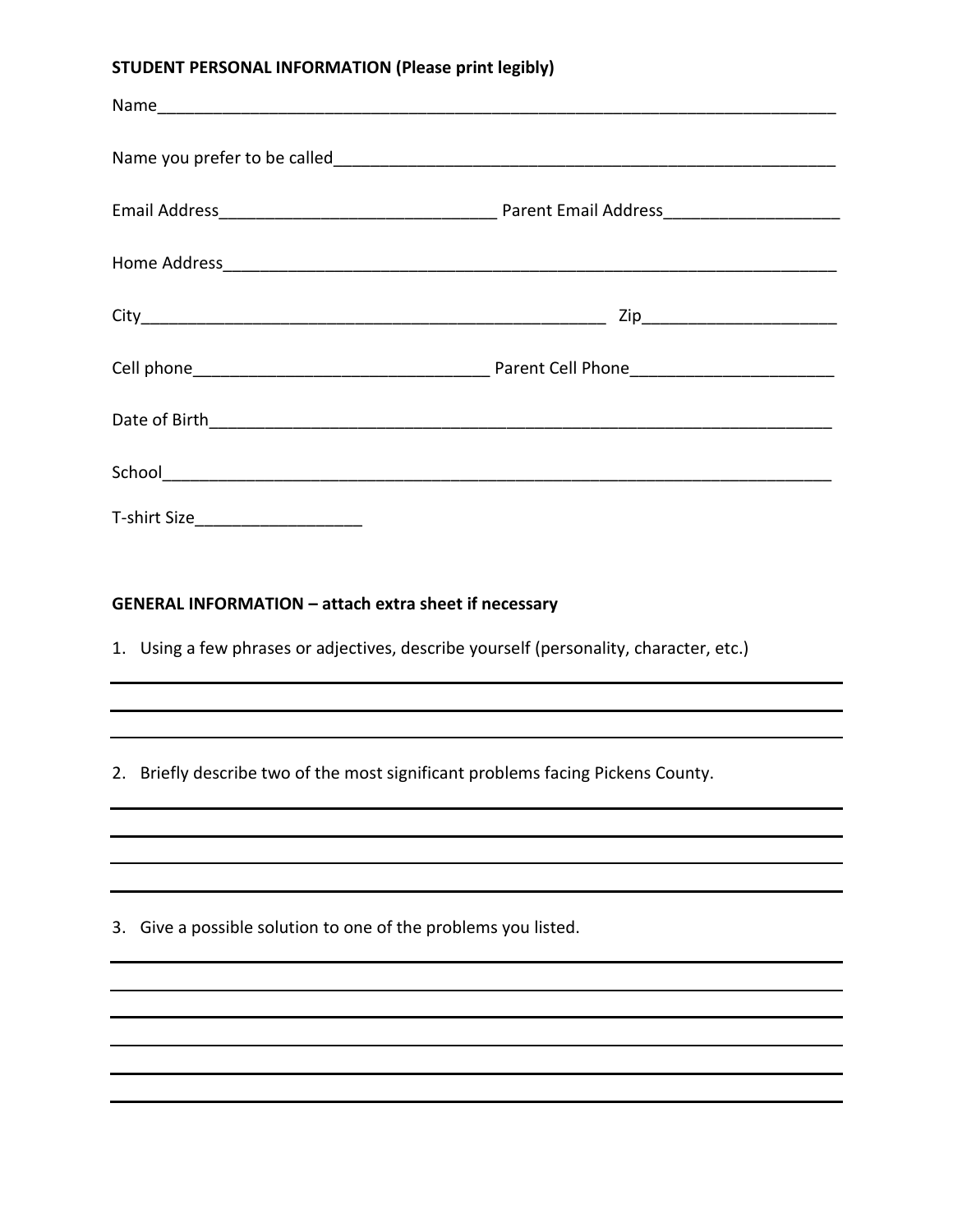# **ORGANIZATIONS AND ACTIVITIES**

List any school, volunteer, social, athletic, artistic or other activities or groups in which you have participated during the last four years.

#### **SCHOOL EXPERIENCE**

List up to three awards, honors or recognitions you have received since the 7th grade for academic or community related activities.

| ∽ |  |  |  |
|---|--|--|--|

# **WORK EXPERIENCE**

List any part-time job experience you have, (paid or volunteer), and briefly explain your duties.

I understand the application must be completed by the student participating in the program.

Signature of Applicant Date